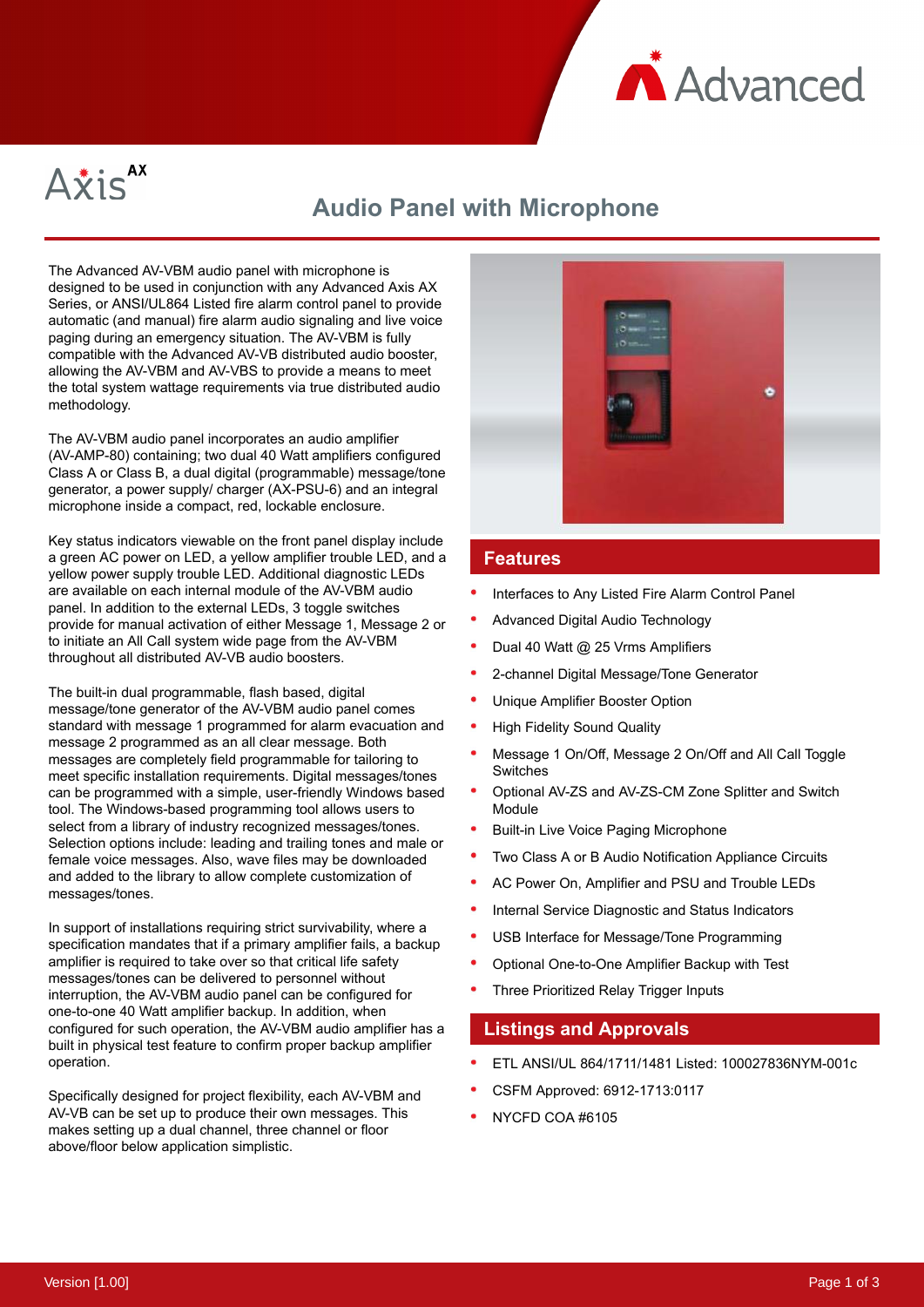AV-VBM audio panel message/tone generation is controlled via three N.O. relay contacts from the host fire alarm control panel wired to the three prioritized trigger inputs. When activated, trigger one will cause both amplifiers to play message 1 (factory programmed as alarm evacuation). When activated by trigger two both amplifiers will play message 2 (factory programmed as an all clear message). When trigger three is activated due to an all call page function amplifiers 900-104 Rev. 1.2, Page 2 of 2 Simplistic Message/Tone Programming will output the live audio from the microphone, overriding either message 1 or 2.

### **Wiring Diagram**



### **Specification**

| <b>Operating Voltage</b><br>Input<br>Output    | 120 VAC<br>24 VDC & 25 Vrms                                 |
|------------------------------------------------|-------------------------------------------------------------|
| <b>Operating Current</b><br>Quiescent<br>Alarm | 40 mA (Typical)<br>200 mA (Plus total speaker circuit load) |
| <b>Output Ratings</b>                          | 2x 40 watts $@$ 25 Vrms, class A or B                       |
| <b>LED</b> Indicators                          | AC power & system trouble                                   |
| <b>Operating Temperature</b>                   | 32 ° -120 ° F (0 ° to 48 ° C)                               |
| Humidity                                       | 10-95% (Non-condensing)                                     |
| <b>Enclosure Dimensions</b>                    | 16" W x 19 1/8 " H x 5" D                                   |
| Weight                                         | 19lb 5oz                                                    |

All distributed amplifiers, AV-VB units, can be configured to either output the actual audio signals from the AV-VBM in real time, synchronized (as is typical in a standard dual or three channel application) or may each be programmed differently in a multi-channel application.

Microphone Bus

Host Panel - Control and Supervision

To Additional<br>AV-VB Boosters